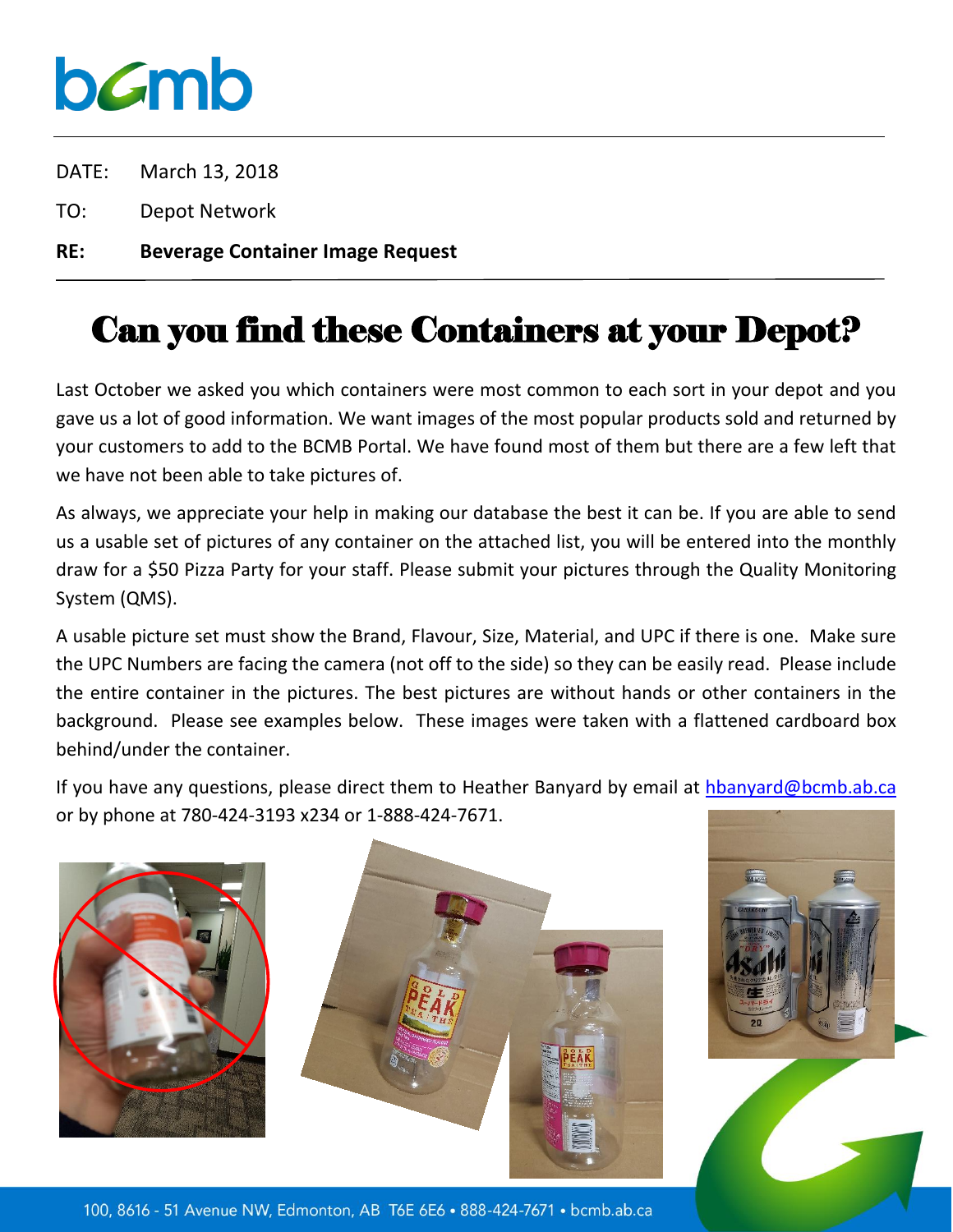| <b>Brand</b>        | <b>Flavour</b>                           | <b>Approximate Size</b> | <b>Material</b>         | <b>Size Range</b> |
|---------------------|------------------------------------------|-------------------------|-------------------------|-------------------|
| Alberta's Best Beer | <b>Beer</b>                              | 355 ml                  | Aluminum                | under 1 L         |
| Labatt              | <b>Busch Beer</b>                        | 355 ml                  | Aluminum                | under 1 L         |
| Labatt              | <b>Genuine Draft Beer</b>                | (under 1 L)             | Aluminum                | under 1 L         |
| No Name             | Cola                                     | 355 ml                  | Aluminum                | under 1 L         |
| Pepsi               | Pepsi Max                                | (under $1 L$ )          | Aluminum                | under 1 L         |
| <b>TNT</b>          | <b>Strong Malt Beer</b>                  | 355 ml                  | Aluminum                | under 1 L         |
|                     |                                          |                         |                         |                   |
| Co-op Gold          | Orange                                   | 1.75L                   | Gable Top               | over 1 L          |
| Co-op Gold          | Orange Juice with Calcium &<br>Vitamin D | 1.75L                   | Gable Top               | over 1 L          |
| Dairyland           | Chocolate Milk                           | 2 <sub>L</sub>          | Gable Top               | over 1 L          |
| Dairyland           | Homogenized Milk                         | 2L                      | Gable Top               | over 1 L          |
| Sensational         | Soy                                      | (over $1 L$ )           | Gable Top               | over 1 L          |
|                     |                                          |                         |                         |                   |
| <b>Brava</b>        | Beer                                     | (under $1 L$ )          | Glass                   | under 1 L         |
| Coors               | Stubby (not Banquet)                     | (under 1 L)             | Glass                   | under 1 L         |
| Mike's Hard         | Lemonade                                 | (under $1 L$ )          | Glass                   | under 1 L         |
| <b>Miller Lite</b>  | <b>Beer</b>                              | (under $1 L$ )          | Glass                   | under 1 L         |
| Rickard's Radler    | Grapefruit                               | (under $1 L$ )          | Glass                   | under 1 L         |
|                     |                                          |                         |                         |                   |
| Sleeman             | Silver Creek Lager                       | 341 ml                  | <b>Refillable Glass</b> | under 1 L         |
|                     |                                          |                         |                         |                   |
| <b>Dimes</b>        | Mixed Fruit                              | (under 1 L)             | <b>Tetra Brik</b>       | under 1 L         |
| Fairlee             | Apple                                    | (under 1 L)             | <b>Tetra Brik</b>       | under 1 L         |
| Fairlee             | Cranberry                                | 1 <sub>L</sub>          | <b>Tetra Brik</b>       | under 1 L         |
| Fairlee             | Orange                                   | 1 <sub>L</sub>          | <b>Tetra Brik</b>       | under 1 L         |
| Organic             | Apple                                    | (under 1 L)             | Tetra Brik              | under 1 L         |
| So Delicious        | Coconut                                  | 1 <sub>L</sub>          | <b>Tetra Brik</b>       | under 1 L         |
| Tropicana           | Apple                                    | (under 1 L)             | Tetra Brik              | under 1 L         |
| Tropicana           | <b>Mixed Fruit</b>                       | (under 1 L)             | <b>Tetra Brik</b>       | under 1 L         |
| Tropicana           | Orange                                   | (under 1 L)             | Tetra Brik              | under 1 L         |
| Tropicana           | Pomegranate                              | (under $1 L$ )          | <b>Tetra Brik</b>       | under 1 L         |
|                     |                                          |                         |                         |                   |